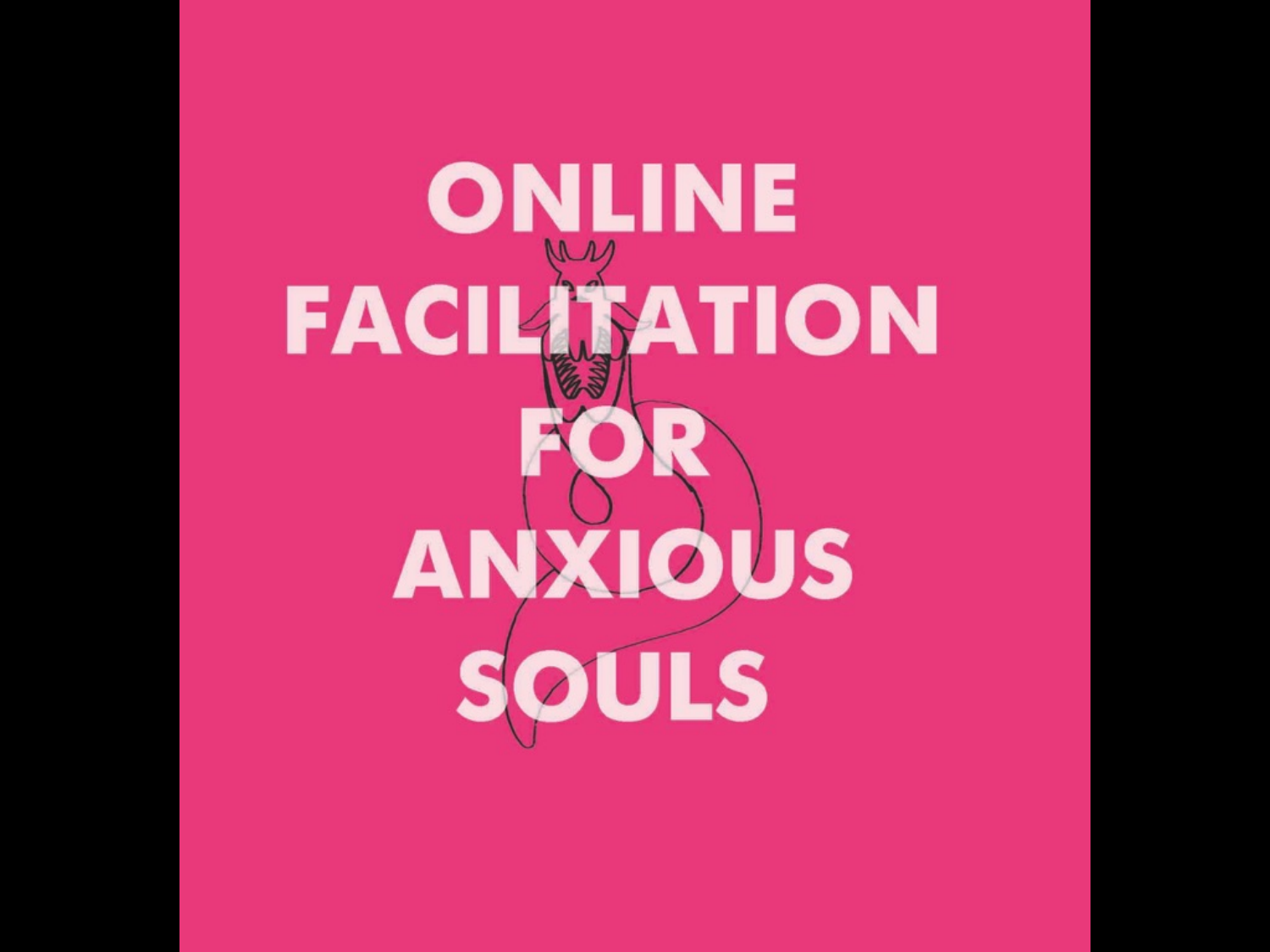#### ANXIETY IS A POLITICAL ISSUE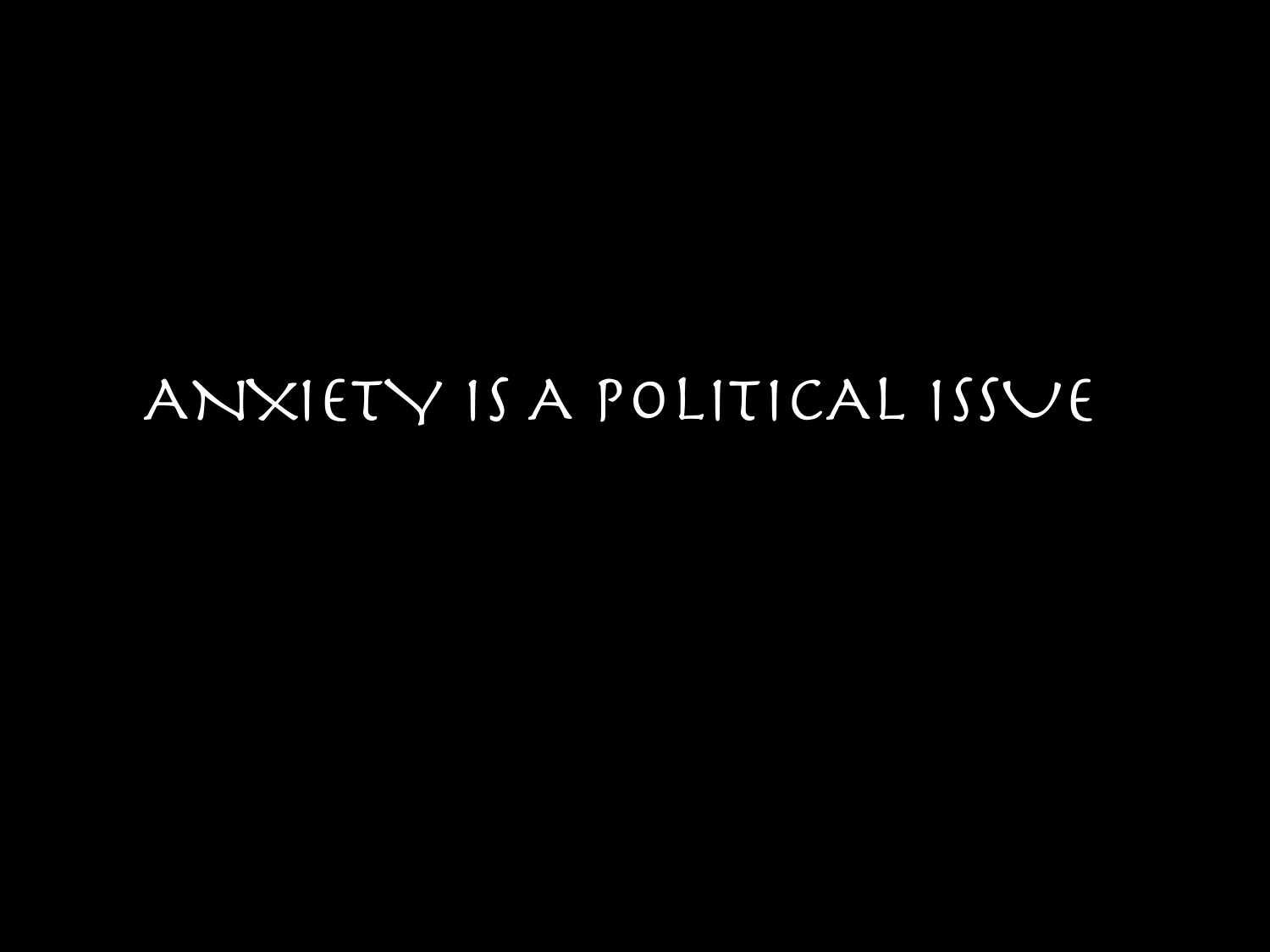## Tips for facilitators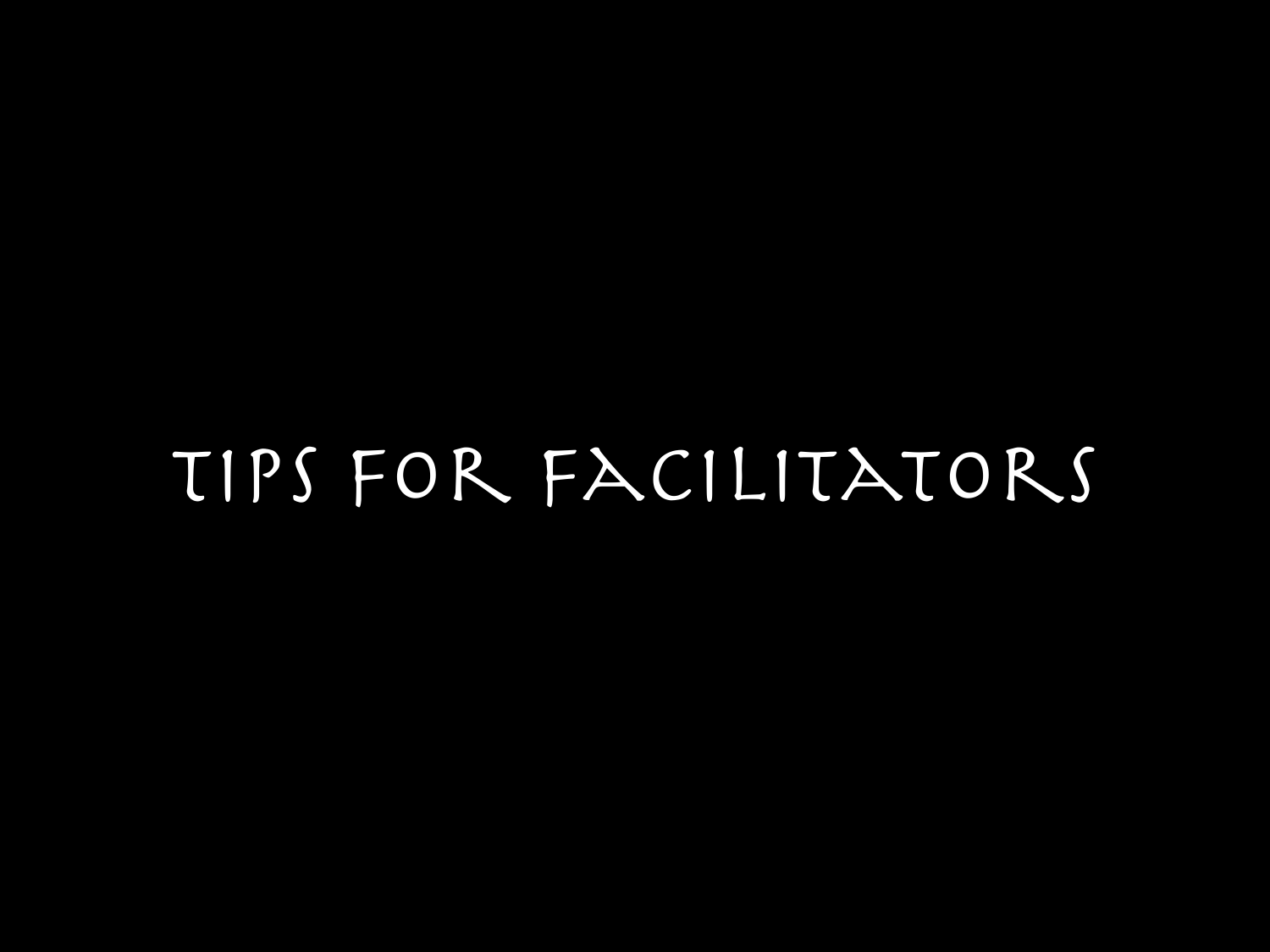## GET TO GRIPS WITH THE TECH

How will you use the interface and tools available Chat box, screen share, break out spaces, virtual background etc Do you need support or co-hosts?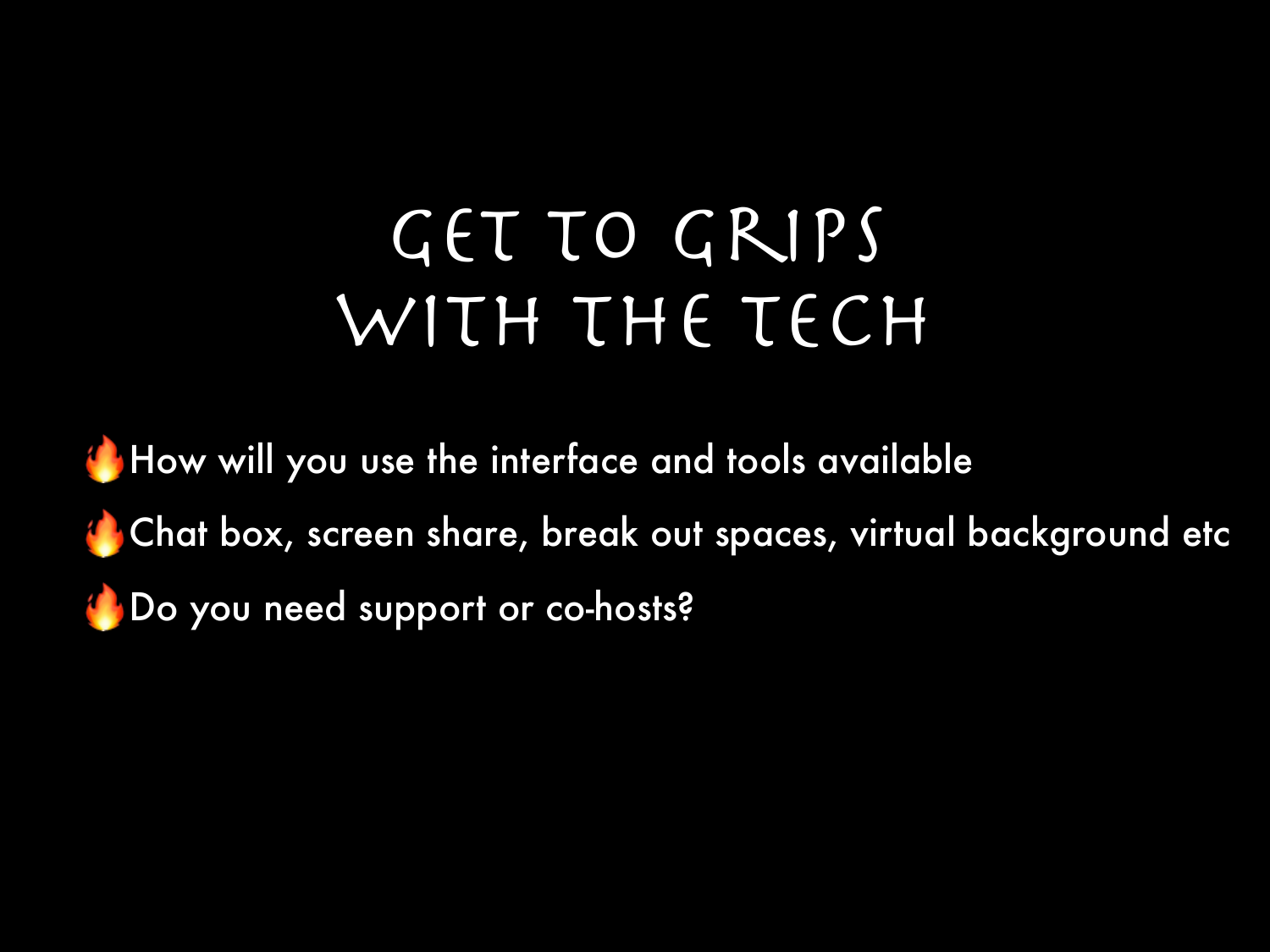# SAFETY

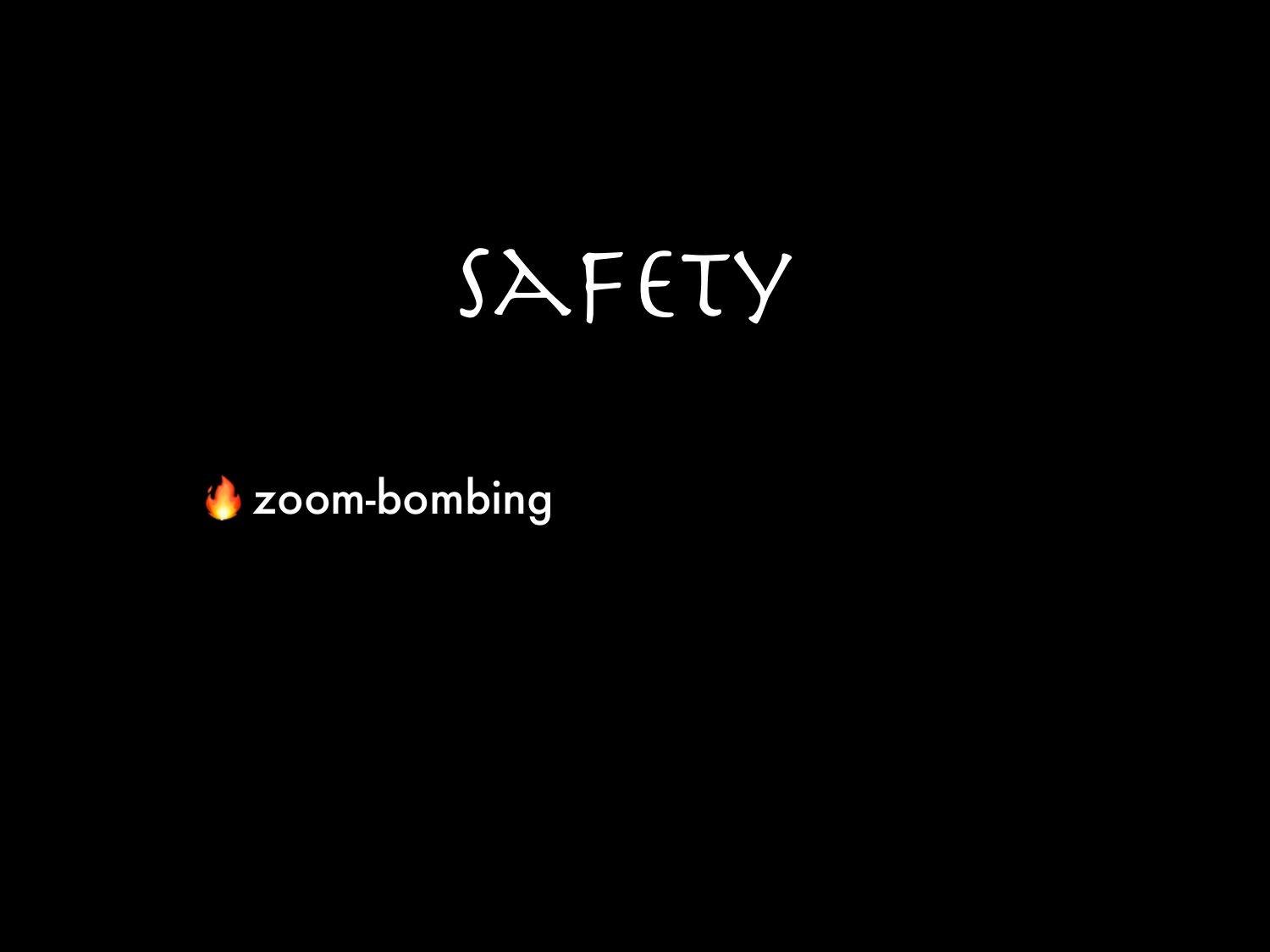# SET THE SPACE

Outline the session at the start Introductions/check in (?) **Any questions? Tell the attendees the ways in which they can** engage and interact in the session It's ok to set some ground rules/ suggestions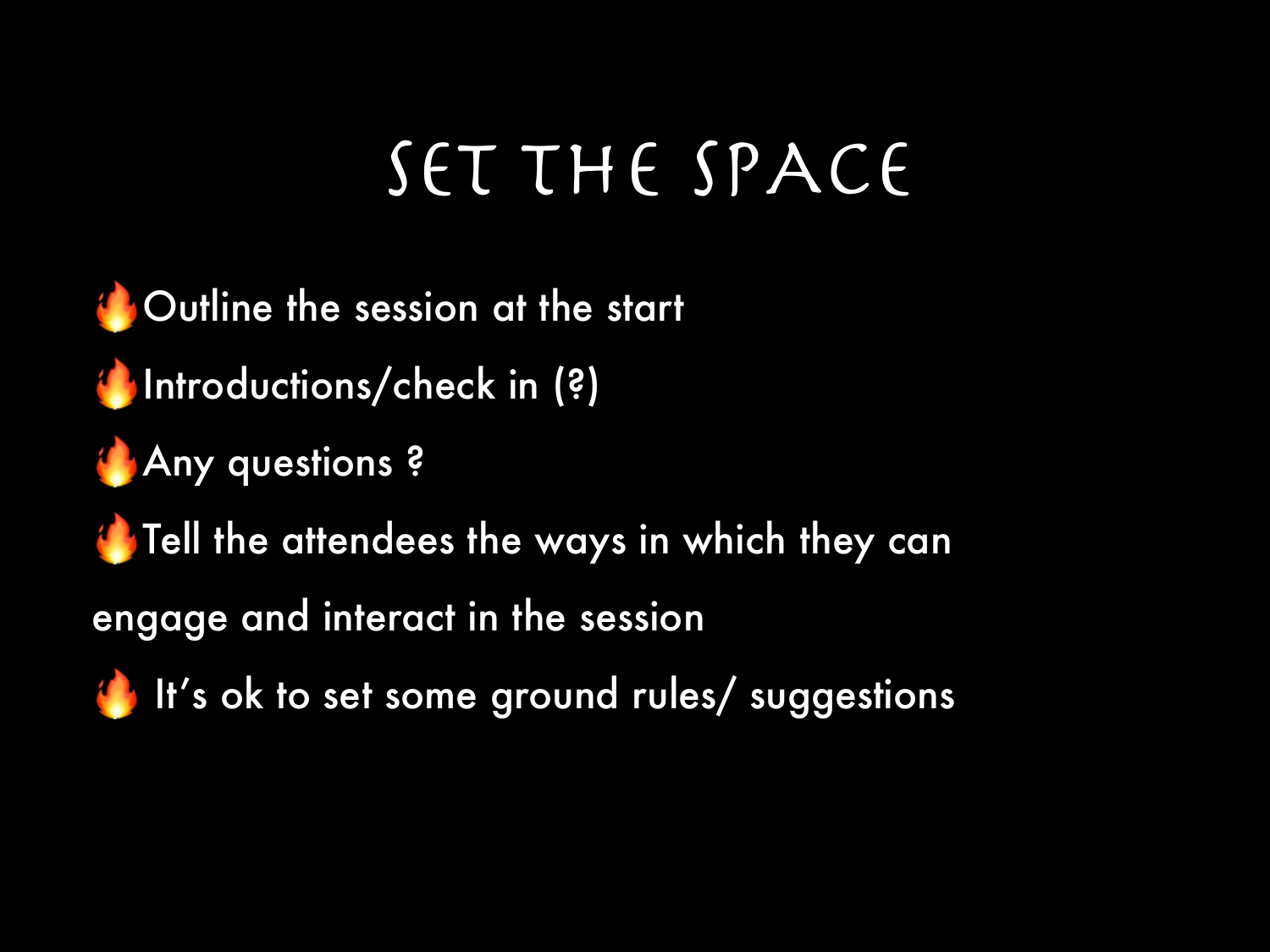

- Will you be recording the session?
	- Give attendees options

Is there a 'safe-space policy' and what does it mean?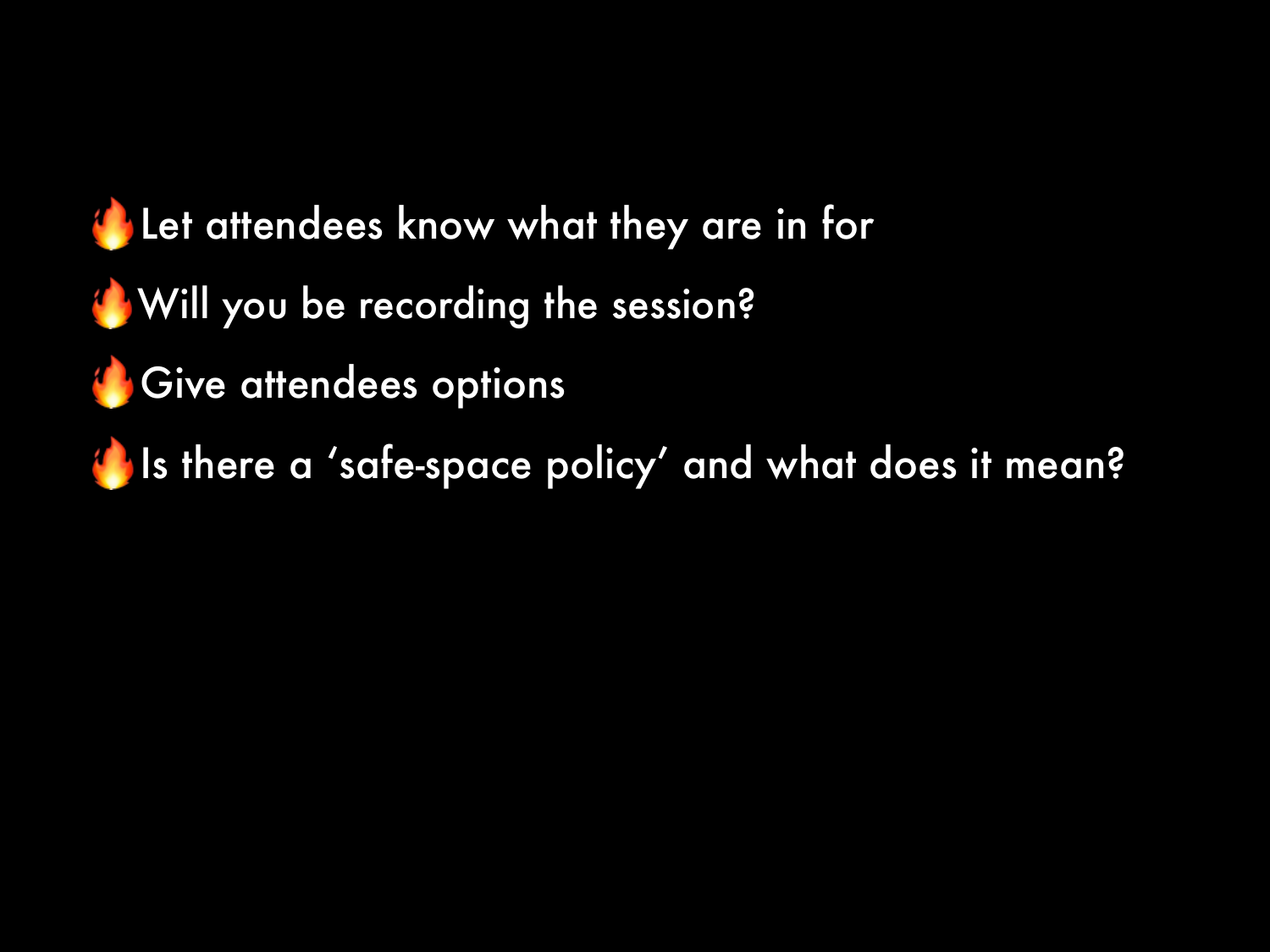### Attention span is massively reduced on zoom!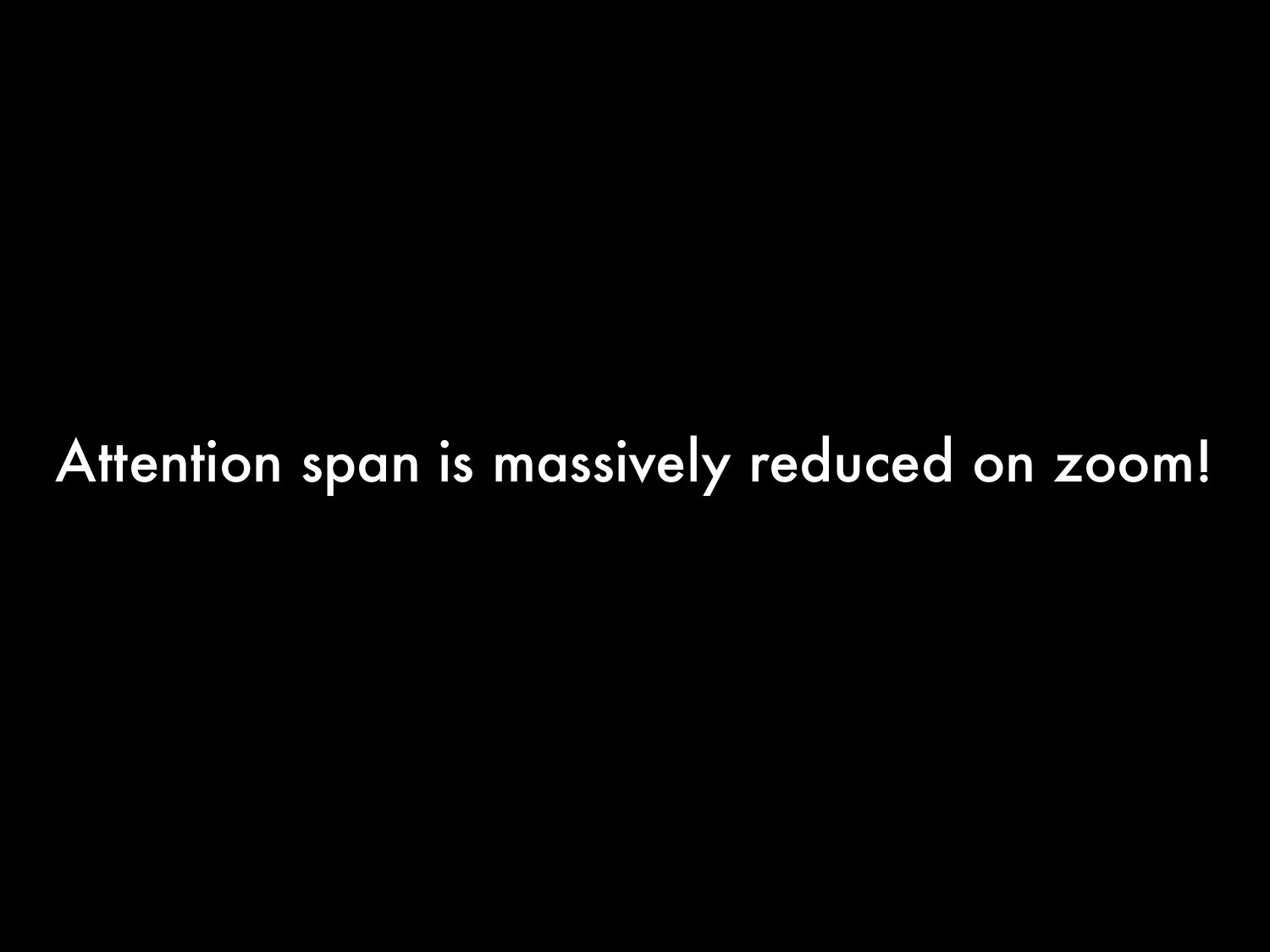#### Misc. anxiety triggers to be aware of

Its not like face-to-face conversation **There WILL be tech disturbance** People will often look bored/ serious / distracted

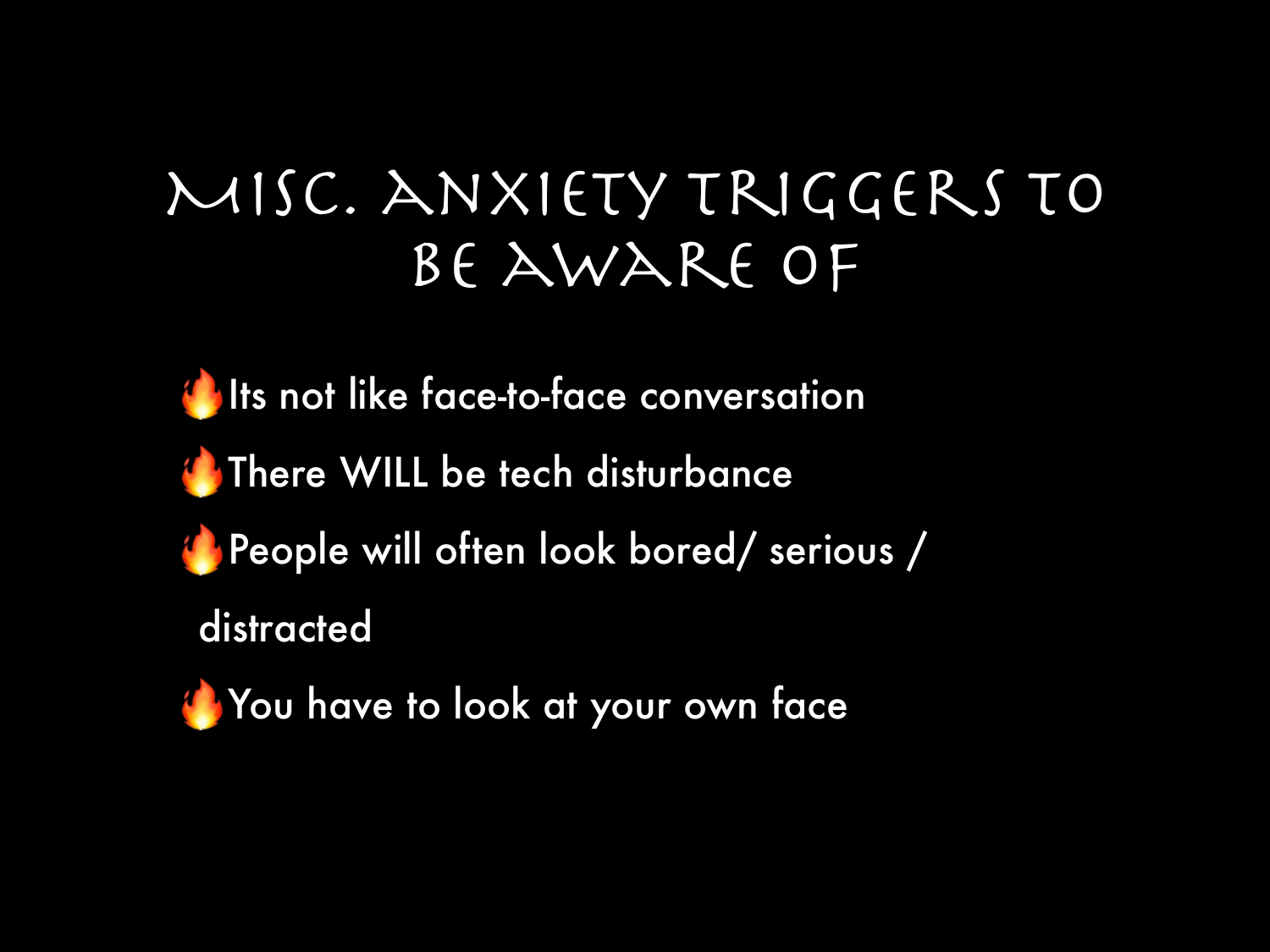#### online meeting pros (for anxious people)

**Facilitators have more defined role.** 

**Chat box means you don't have to physically impose** 

self in order to get heard.

As an attendee you can define your own level of

engagement

You can leave whenever you want